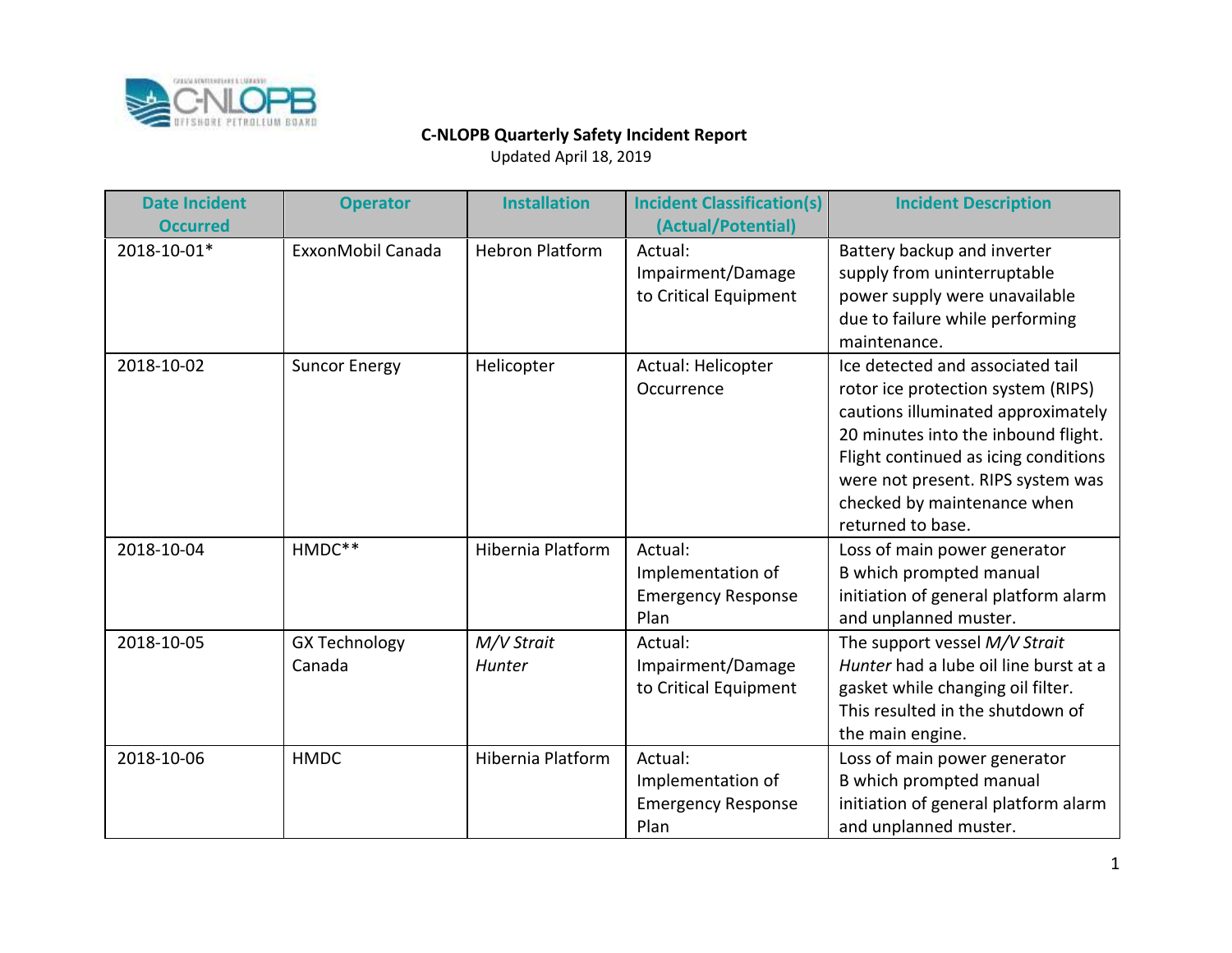

| 2018-10-07 | <b>Suncor Energy</b> | Transocean             | Actual:                   | Communication loss with blue         |
|------------|----------------------|------------------------|---------------------------|--------------------------------------|
|            |                      | <b>Barents MODU</b>    | Impairment/Damage         | pool subsea electronic module B      |
|            |                      |                        | to Critical Equipment     | (redundancy available).              |
| 2018-10-08 | ExxonMobil Canada    | Helicopter             | Actual: Helicopter        | Crew encountered two tail rotor      |
|            |                      |                        | Occurrence                | de-ice fails outbound to Hebron      |
|            |                      |                        |                           | Platform. Crew reset the systems     |
|            |                      |                        |                           | both times successfully.             |
| 2018-10-10 | <b>HMDC</b>          | Hibernia Platform      | Actual: Leak of           | While performing a pressure test     |
|            |                      |                        | Hazardous Substance       | on the platform fuel hose prior to   |
|            |                      |                        |                           | fuel transfer, it was noted there    |
|            |                      |                        |                           | was a leak in the hose. There was    |
|            |                      |                        |                           | no loss to sea.                      |
| 2018-10-10 | <b>HMDC</b>          | Hibernia Platform      | <b>Actual: Near Miss</b>  | While completing a pressure test     |
|            |                      |                        |                           | (nitrogen) on flowline flare valves, |
|            |                      |                        |                           | nitrogen was inadvertently           |
|            |                      |                        |                           | pumped through the wrong hose        |
|            |                      |                        |                           | due to an incorrect valve line up.   |
| 2018-10-12 | <b>Suncor Energy</b> | <b>Terra Nova FPSO</b> | Actual:                   | Smoke detection in the aft           |
|            |                      |                        | Implementation of         | machinery space due to steam         |
|            |                      |                        | <b>Emergency Response</b> | build-up in the fresh water          |
|            |                      |                        | Plan                      | generator room, which resulted in    |
|            |                      |                        |                           | a general platform alarm.            |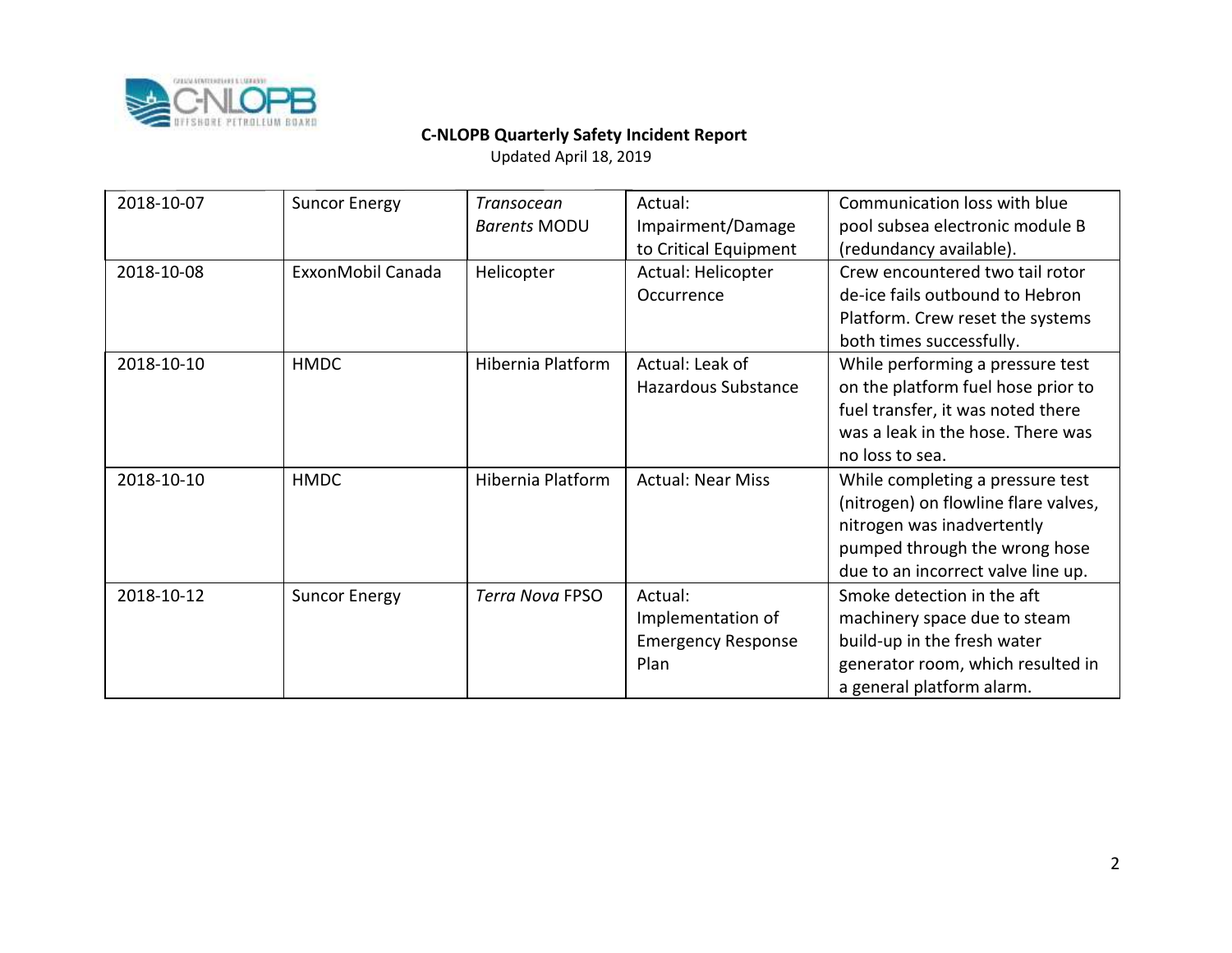

| 2018-10-13 | Husky Oil<br><b>Operations Limited</b> | SeaRose FPSO      | Actual: Spill &<br>Impairment/Damage<br>to Critical Equipment &<br>Significant<br><b>Hydrocarbon Release</b> | Number one forward fire pump<br>had shut down due to a hydraulic<br>oil leak of approximately 400 liters<br>to sea. The fire pump was out of<br>service for greater than 12 hours<br>but was repaired and brought back<br>into service.                                                                   |
|------------|----------------------------------------|-------------------|--------------------------------------------------------------------------------------------------------------|-----------------------------------------------------------------------------------------------------------------------------------------------------------------------------------------------------------------------------------------------------------------------------------------------------------|
| 2018-10-14 | <b>HMDC</b>                            | Hibernia Platform | Actual: Significant<br><b>Hydrocarbon Release</b>                                                            | During start-up of B gas<br>compression, a leak was detected<br>on an upstream connection for the<br>4 <sup>th</sup> stage scrubber pressure safety<br>valve.                                                                                                                                             |
| 2018-10-15 | ExxonMobil Canada                      | Helicopter        | Actual: Helicopter<br>Occurrence                                                                             | On approach to the Hebron<br>Platform, the helicopter nose gear<br>was observed to be extended more<br>than usual. The crew were made<br>aware of the situation and<br>returned to St. John's without<br>incident. Cougar maintenance<br>checked the nose gear and<br>determined that it was serviceable. |
| 2018-10-17 | <b>HMDC</b>                            | Helicopter        | Actual: Helicopter<br>Occurrence                                                                             | While in transit to St. John's from<br>offshore, flight crew experienced<br>an active vibration control fail.<br>Crew reset the system and<br>returned to St. John's without<br>further incident.                                                                                                         |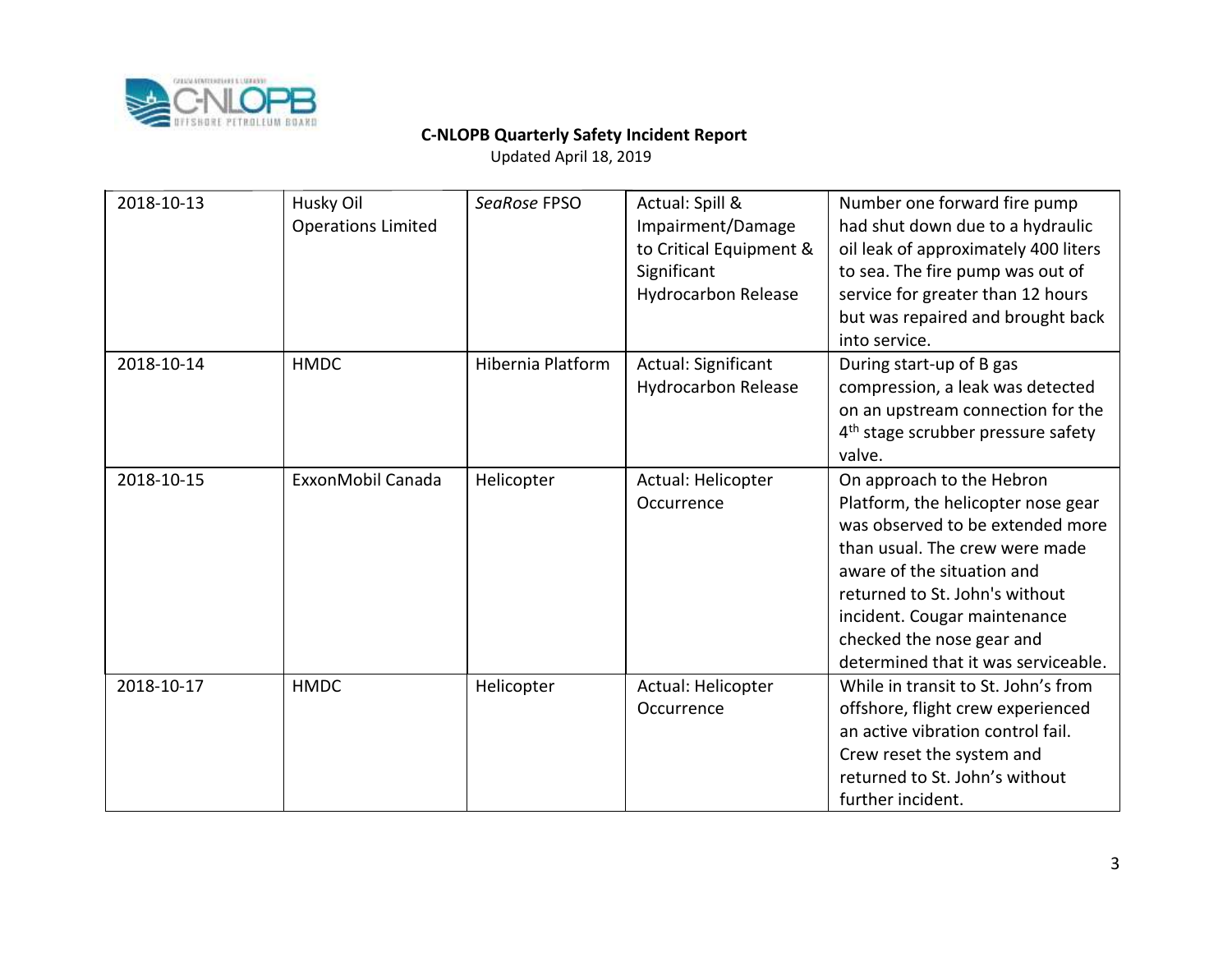

| 2018-10-17 | Husky Oil<br><b>Operations Limited</b> | <b>Henry Goodrich</b><br><b>MODU</b> | Actual:<br>Impairment/Damage<br>to Critical Equipment                       | Mud logger system which monitors<br>mud pit volume trends shutdown<br>unexpectedly. System was<br>rebooted and restored.                                                                                                                                                                                |
|------------|----------------------------------------|--------------------------------------|-----------------------------------------------------------------------------|---------------------------------------------------------------------------------------------------------------------------------------------------------------------------------------------------------------------------------------------------------------------------------------------------------|
| 2018-10-20 | <b>Suncor Energy</b>                   | Transocean<br><b>Barents MODU</b>    | <b>Actual: Near Miss</b><br>Potential:<br>Lost/Restricted<br>Workday Injury | Dropped object - Chain weighing<br>3.35kg fell from a height of 21<br>meters to the drill floor below (drill<br>floor was established as a black<br>zone so no personnel were in the<br>area). Two designated personnel<br>were working at an elevation 2.5<br>meters below the object when it<br>fell. |
| 2018-10-21 | ExxonMobil Canada                      | <b>Hebron Platform</b>               | Actual:<br>Impairment/Damage<br>to Critical Equipment                       | During planned system testing,<br>the nitrogen gas supply for a<br>portion of the galley fire<br>suppression system was<br>inadvertently discharged.                                                                                                                                                    |
| 2018-10-25 | <b>Suncor Energy</b>                   | <b>Terra Nova FPSO</b>               | Actual:<br>Impairment/Damage<br>to Critical Equipment                       | An unexpected telecommunication<br>outage which affected primary<br>external voice and data<br>communications system onboard<br>was encountered. During the<br>outage, the secondary external<br>satellite communications systems<br>remained functional.                                               |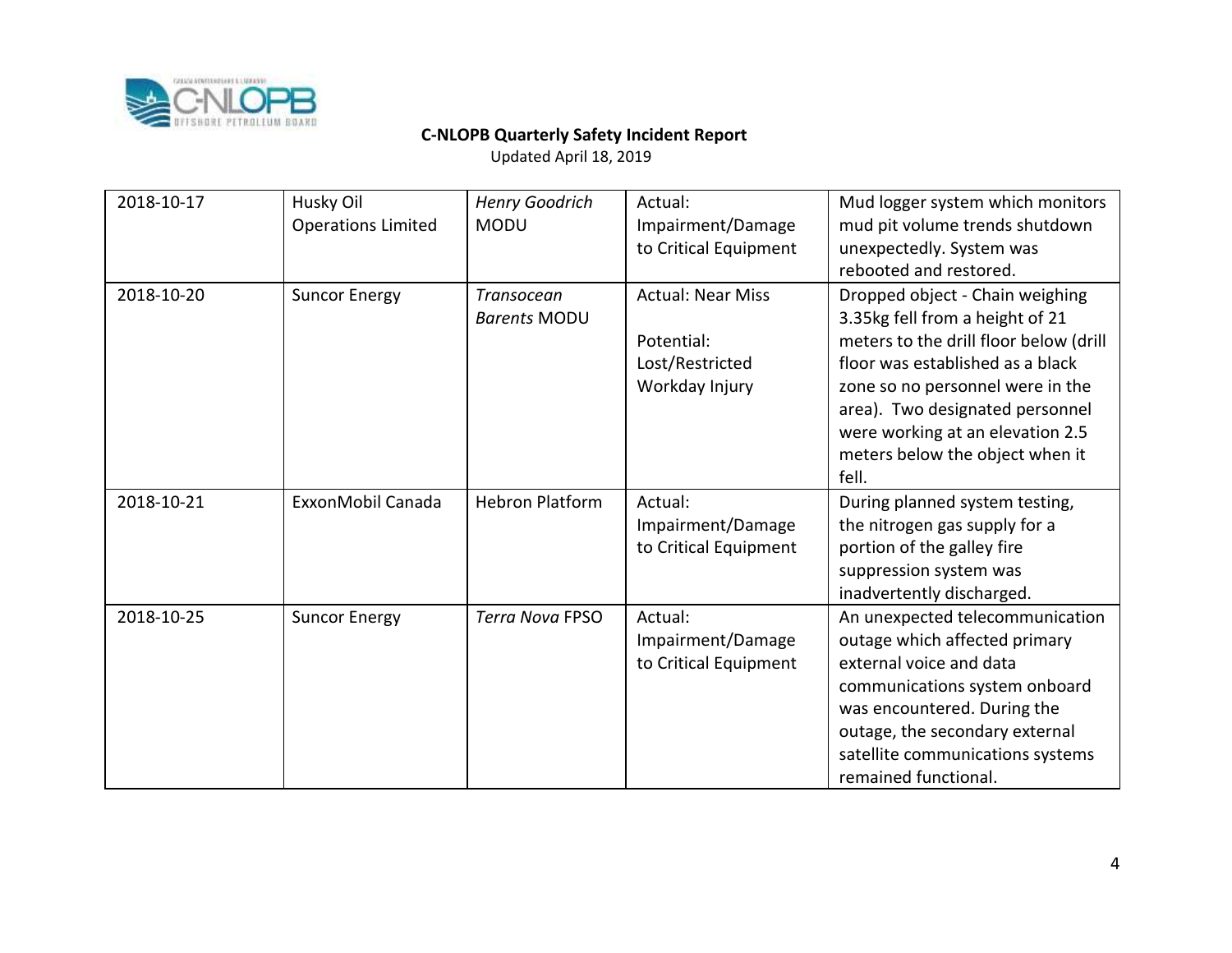

| 2018-10-29 | <b>Suncor Energy</b> | <b>Terra Nova FPSO</b>                   | Actual:<br>Implementation of<br><b>Emergency Response</b><br>Plan                                | A general platform alarm sounded<br>due to faulty gas detectors.                                                                                                                      |
|------------|----------------------|------------------------------------------|--------------------------------------------------------------------------------------------------|---------------------------------------------------------------------------------------------------------------------------------------------------------------------------------------|
| 2018-10-29 | <b>Suncor Energy</b> | <b>Terra Nova FPSO</b>                   | Actual:<br>Impairment/Damage<br>to Critical Equipment                                            | Blow down valve failed to<br>open during emergency shut<br>down.                                                                                                                      |
| 2018-11-04 | <b>Suncor Energy</b> | <b>Transocean</b><br><b>Barents MODU</b> | Actual:<br>Implementation of<br><b>Emergency Response</b><br>Plan                                | False alarm and unplanned muster<br>due to excessive vibration of<br>manual call point.                                                                                               |
| 2018-11-04 | <b>HMDC</b>          | Hibernia Platform                        | <b>Actual: Near Miss</b><br>Potential: Fatality                                                  | A scaffold located on the slick deck<br>fell over due to high wind<br>conditions and came to rest on the<br>elevator feeder mechanism. There<br>were no injuries/equipment<br>damage. |
| 2018-11-06 | <b>HMDC</b>          | Hibernia Platform                        | Actual:<br>Impairment/Damage<br>to Critical Equipment<br>Potential:<br>Unauthorized<br>Discharge | Loss of blow out preventer<br>accumulator fluid.<br>There was no loss to sea.                                                                                                         |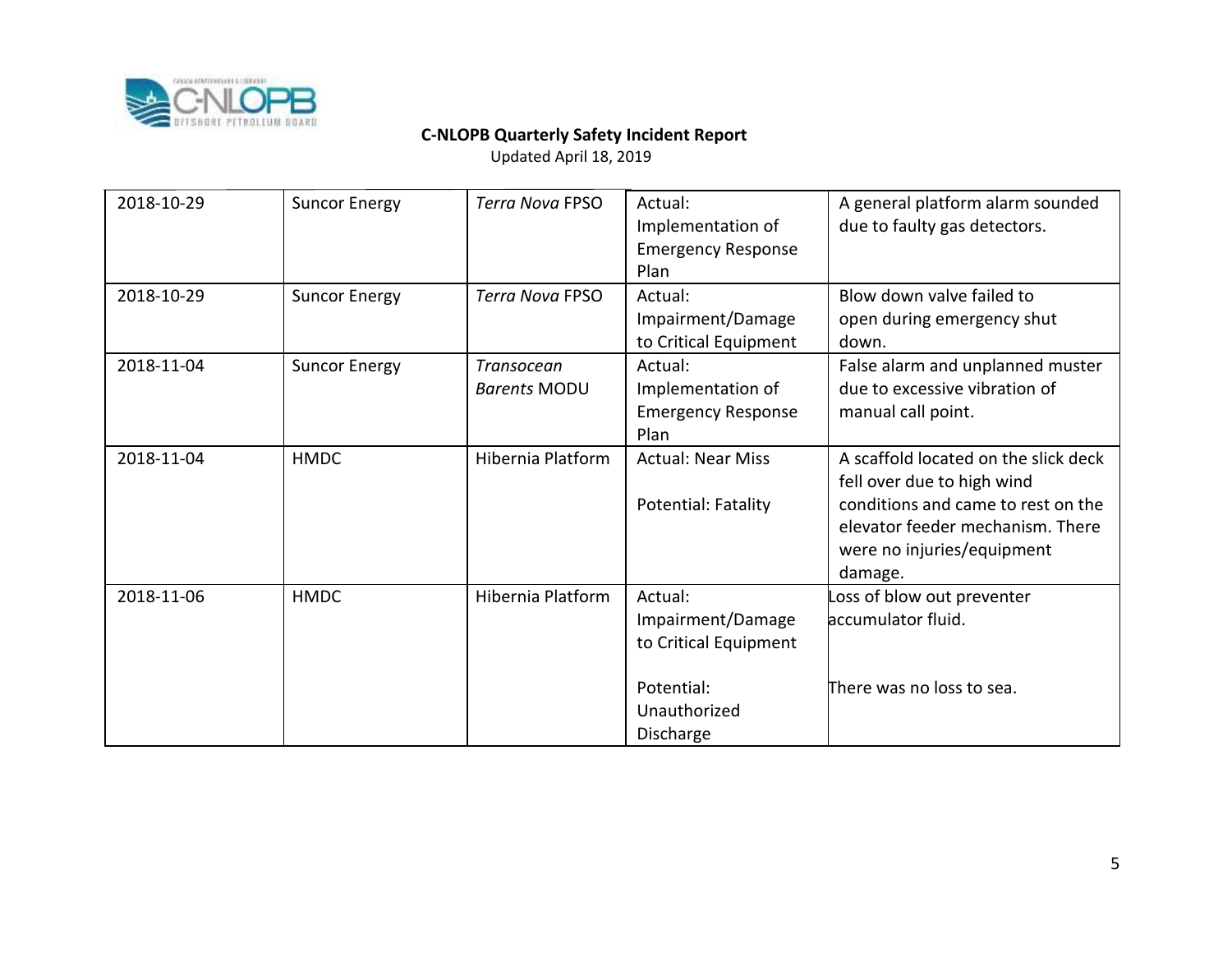

| 2018-11-06 | ExxonMobil Canada                      | <b>Hebron Platform</b> | Actual:<br>Impairment/Damage<br>to Critical Equipment                                                                     | Derrick equipment set non-<br>hazardous HVAC shutdown due<br>to variable frequency drive unit.<br>The unit was replaced and back in<br>service six hours later.                                                                                                                                                                       |
|------------|----------------------------------------|------------------------|---------------------------------------------------------------------------------------------------------------------------|---------------------------------------------------------------------------------------------------------------------------------------------------------------------------------------------------------------------------------------------------------------------------------------------------------------------------------------|
| 2018-11-07 | Husky Oil<br><b>Operations Limited</b> | SeaRose FPSO           | Actual:<br>Implementation of<br><b>Emergency Response</b><br>Plan                                                         | Inadvertent activation of manual<br>call point resulted in general<br>platform alarm. Confirmed as false<br>alarm.                                                                                                                                                                                                                    |
| 2018-11-07 | <b>Suncor Energy</b>                   | <b>Terra Nova FPSO</b> | Actual:<br>Implementation of<br><b>Emergency Response</b><br>Plan<br>Potential: Significant<br><b>Hydrocarbon Release</b> | Implementation of emergency<br>response plans due to gas<br>detection in the quick connect<br>disconnect room.                                                                                                                                                                                                                        |
| 2018-11-08 | <b>Suncor Energy</b>                   | Helicopter             | Actual: Helicopter<br>Occurrence                                                                                          | While taxiing for departure to the<br>Transocean Barents MODU, the<br>helicopter returned to the base<br>due to a technical issue with the<br>weather radar on the aircraft.<br>Component was replaced by<br>Cougar maintenance and ground<br>checks were completed. The<br>aircraft was returned to service<br>and flight continued. |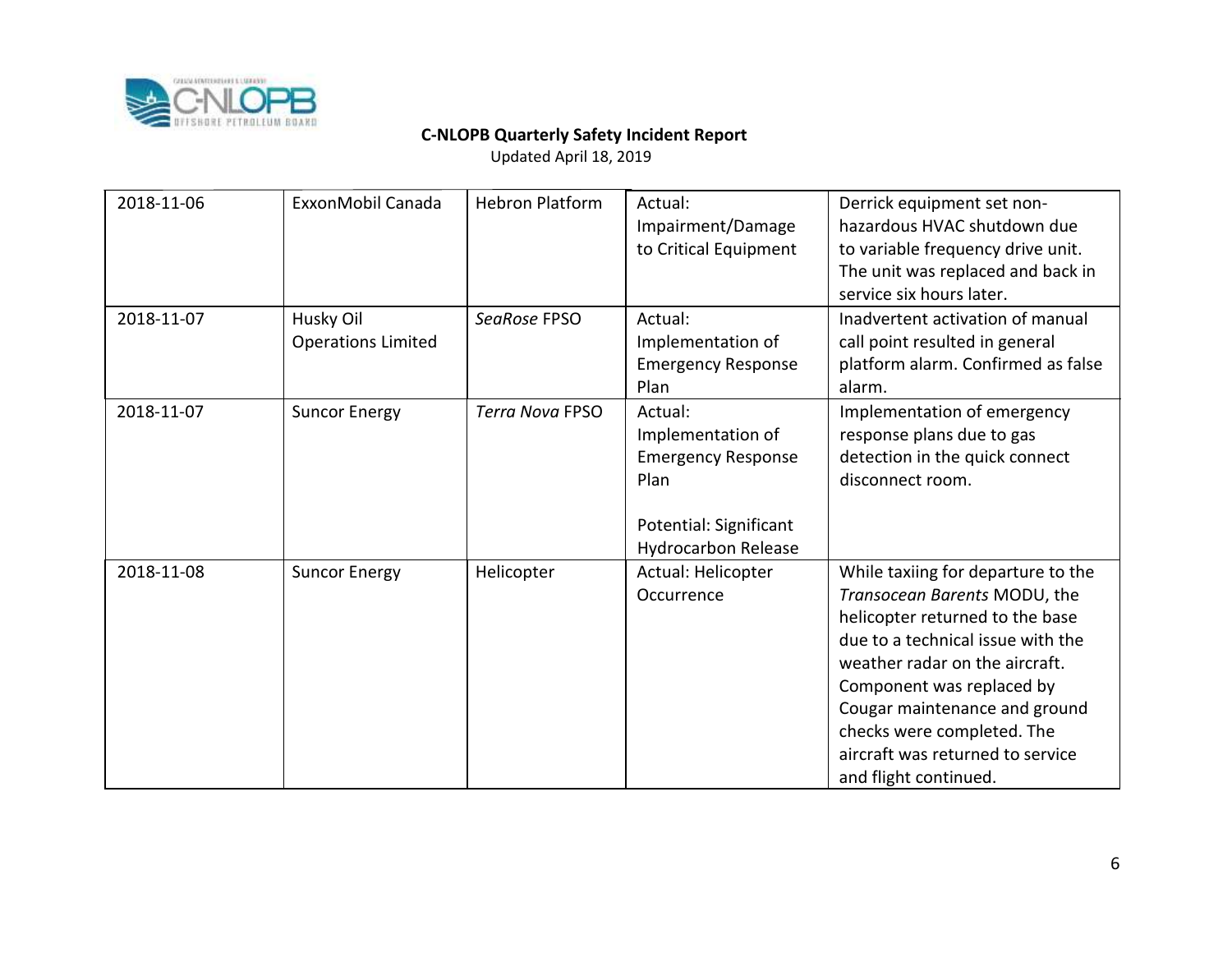

| 2018-11-10 | <b>Suncor Energy</b> | <b>Transocean</b><br><b>Barents MODU</b> | Actual:<br>Implementation of<br><b>Emergency Response</b><br>Plan<br>Potential:<br>Lost/Restricted<br>Workday Injury | Hydrogen sulfide readings were<br>detected in an HVAC intake and<br>shaker extract (detection due to<br>stagnant seawater in piping being<br>circulated). Precautionary general<br>platform alarm was activated for<br>muster. |
|------------|----------------------|------------------------------------------|----------------------------------------------------------------------------------------------------------------------|--------------------------------------------------------------------------------------------------------------------------------------------------------------------------------------------------------------------------------|
| 2018-11-12 | ExxonMobil Canada    | <b>Hebron Platform</b>                   | Actual:<br>Impairment/Damage<br>to Critical Equipment                                                                | Deluge testing of zones 8 and 9<br>determined the proportion of<br>alcohol resistant -aqueous film<br>forming foam flow is 0.8% and<br>requires a minimum of 0.9%.                                                             |
| 2018-11-13 | ExxonMobil Canada    | Helicopter                               | Actual: Helicopter<br>Occurrence                                                                                     | Longer than anticipated taxi time<br>resulted in additional fuel needed.<br>Pilot returned to base prior to<br>departure to top off fuel before<br>flight to the Hebron Platform.                                              |
| 2018-11-13 | <b>Suncor Energy</b> | <b>Terra Nova FPSO</b>                   | Actual:<br>Impairment/Damage<br>to Critical Equipment                                                                | Three out of five thrusters were<br>found to be unavailable.<br>Troubleshooting commenced<br>immediately and all five thrusters<br>were made operational.                                                                      |
| 2018-11-14 | <b>Suncor Energy</b> | <b>Transocean</b><br><b>Barents MODU</b> | Actual:<br>Impairment/Damage<br>to Critical Equipment                                                                | Damaged blow out preventer pod<br>receptacles due to step missed in<br>planned disconnection procedure.                                                                                                                        |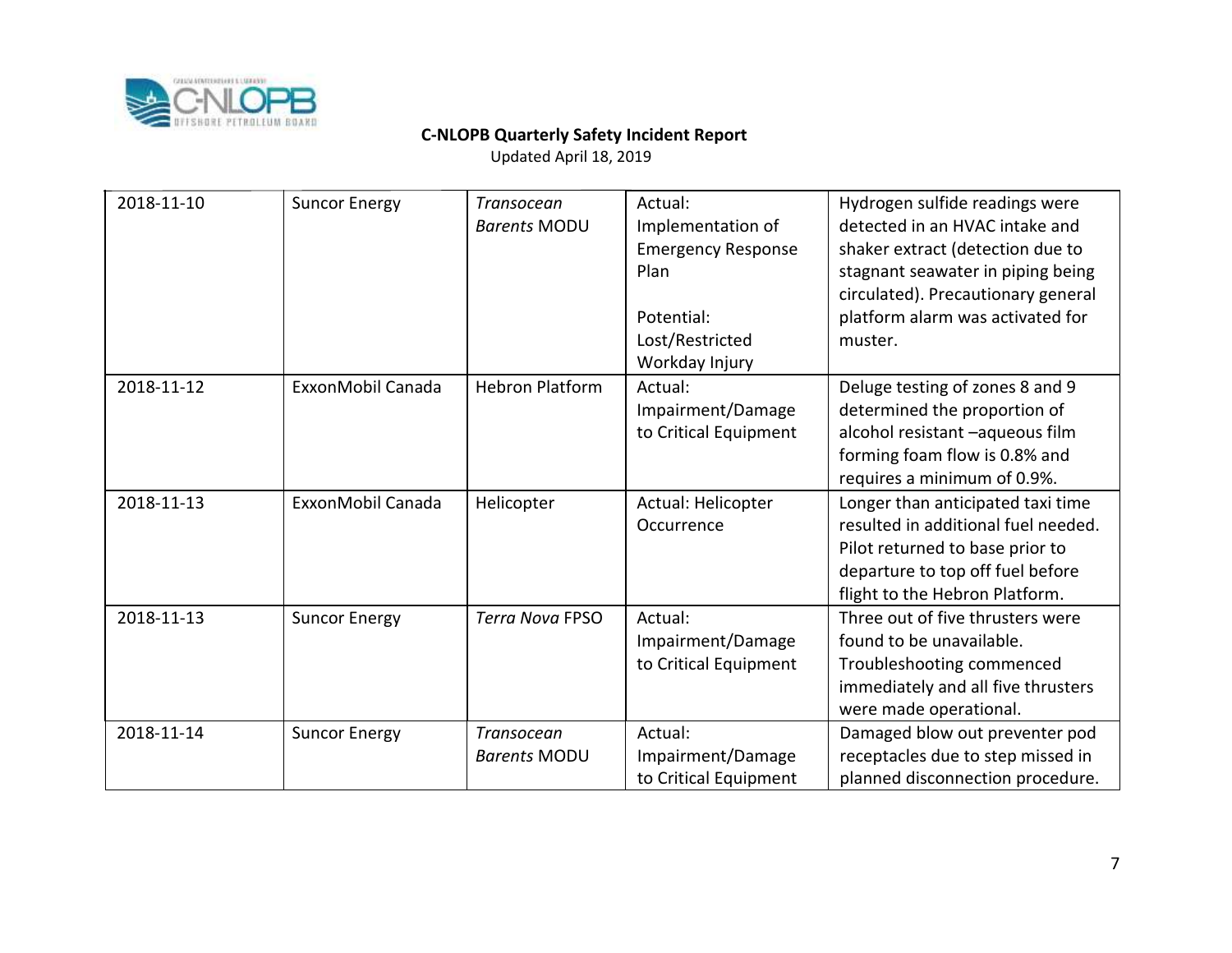

| 2018-11-15 | <b>HMDC</b>                            | Hibernia Platform                    | Actual:<br>Impairment/Damage<br>to Critical Equipment                                                                                             | Impairment of lifeboats 1, 2 and 8<br>due to severe weather conditions.                                                                                                                                               |
|------------|----------------------------------------|--------------------------------------|---------------------------------------------------------------------------------------------------------------------------------------------------|-----------------------------------------------------------------------------------------------------------------------------------------------------------------------------------------------------------------------|
| 2018-11-15 | ExxonMobil Canada                      | <b>Hebron Platform</b>               | Actual:<br>Implementation of<br><b>Emergency Response</b><br>Plan &<br>Impairment/Damage<br>to Critical Equipment<br>Potential:<br>Fire/Explosion | General platform alarm<br>due to smoke indication in the<br>living quarters level six standby<br>electrical room. Fire teams<br>investigated and confirmed there<br>was no fire but a short circuit in<br>switchgear. |
| 2018-11-15 | Husky Oil<br><b>Operations Limited</b> | Henry Goodrich<br><b>MODU</b>        | Actual:<br>Impairment/Damage<br>to Critical Equipment                                                                                             | Mooring chain #11 parted due to<br>adverse weather conditions.                                                                                                                                                        |
| 2018-11-15 | Husky Oil<br><b>Operations Limited</b> | <b>Henry Goodrich</b><br><b>MODU</b> | Actual: Fire/Explosion<br>& Implementation of<br><b>Emergency Response</b><br>Plan                                                                | There was a general platform<br>alarm due to smoke detection in<br>the thruster room due to an oil<br>leak that dripped on a heater<br>causing smoke.                                                                 |
| 2018-11-16 | ExxonMobil Canada                      | <b>Hebron Platform</b>               | Actual:<br>Implementation of<br><b>Emergency Response</b><br>Plan                                                                                 | General platform alarm initiated<br>due to inadvertent activation of<br>manual call point. All personnel<br>mustered safely.                                                                                          |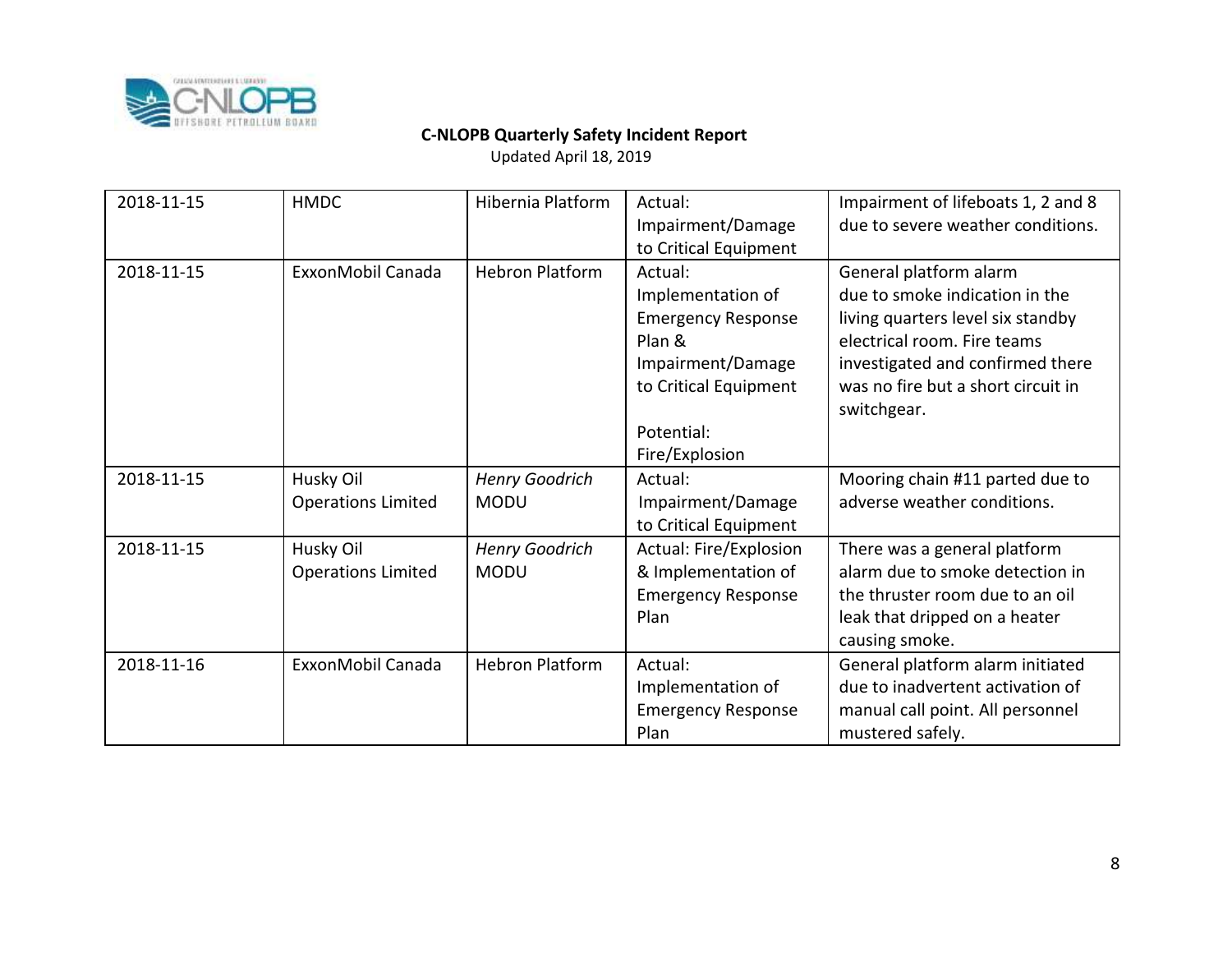

| 2018-11-19 | <b>HMDC</b>                            | Hibernia Platform                    | <b>Actual: Near Miss</b><br>Potential:<br>Fire/Explosion | Smolder in the M53 laundry galley.<br>Laundry room attendant ensured<br>that potential fire threat had been<br>extinguished.                                                                                                      |
|------------|----------------------------------------|--------------------------------------|----------------------------------------------------------|-----------------------------------------------------------------------------------------------------------------------------------------------------------------------------------------------------------------------------------|
| 2018-11-20 | <b>HMDC</b>                            | Helicopter                           | Actual: Helicopter<br>Occurrence                         | During transit to St. John's from<br>Hibernia Platform, the lower<br>passenger door was suspected to<br>be not properly secured. The<br>aircraft returned to the Hibernia<br>Platform where door was<br>inspected and re-secured. |
| 2018-11-22 | Husky Oil<br><b>Operations Limited</b> | <b>Henry Goodrich</b><br><b>MODU</b> | Actual:<br>Impairment/Damage<br>to Critical Equipment    | Windlass failure while cross<br>tensioning the installation's anchor<br>chains.                                                                                                                                                   |
| 2018-11-22 | <b>Suncor Energy</b>                   | <b>Terra Nova FPSO</b>               | Actual: Leak of<br><b>Hazardous Substance</b>            | Methanol leak was identified on<br>the turret utility swivel (leak<br>contained on the facility, with no<br>release to the environment).                                                                                          |
| 2018-22-27 | ExxonMobil Canada                      | <b>Hebron Platform</b>               | <b>Actual: Near Miss</b><br>Potential: Major Injury      | Individuals were installing a lifting<br>cap onto a cement head and it<br>came loose and tipped over.                                                                                                                             |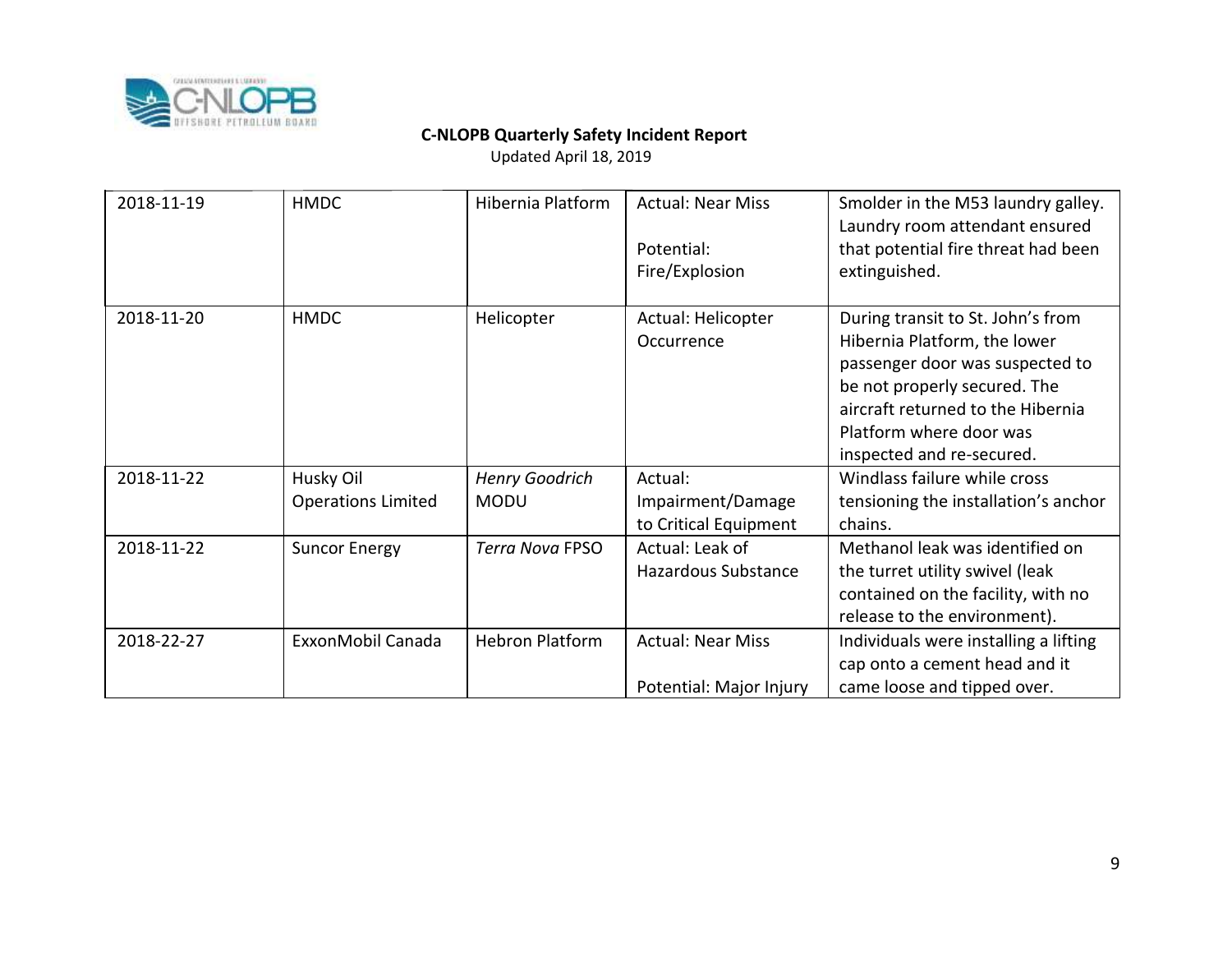

| 2018-12-01 | ExxonMobil Canada                      | <b>Hebron Platform</b>            | Actual: Unauthorized<br>Discharge &<br>Implementation of<br><b>Emergency Response</b><br>Plan &<br>Impairment/Damage<br>to Critical Equipment | A general platform alarm was<br>initiated due to a false flame<br>detection indication on the lower<br>deck. As a result, the area's deluge<br>system activated and released<br>alcohol resistant -aqueous film<br>forming foam that was discharged<br>overboard into the sea.                                                |
|------------|----------------------------------------|-----------------------------------|-----------------------------------------------------------------------------------------------------------------------------------------------|-------------------------------------------------------------------------------------------------------------------------------------------------------------------------------------------------------------------------------------------------------------------------------------------------------------------------------|
| 2018-12-04 | <b>Suncor Energy</b>                   | Transocean<br><b>Barents MODU</b> | Actual:<br>Impairment/Damage<br>to Critical Equipment                                                                                         | Programmable logic controller loss<br>of communication due to ethernet<br>switch lock up, temporarily<br>affected generator and thrusters.<br>Redundancy available.                                                                                                                                                           |
| 2018-12-07 | ExxonMobil Canada                      | <b>Hebron Platform</b>            | Actual:<br>Implementation of<br><b>Emergency Response</b><br>Plan                                                                             | A general platform alarm was<br>initiated due to flame detection<br>indication in lower blow out<br>preventer control room. Fire teams<br>were released to investigate and<br>no fire was observed. Smoke<br>observed from the friction of the V.<br>belts slipping on the pulley system<br>of the high pressure accumulator. |
| 2018-12-08 | Husky Oil<br><b>Operations Limited</b> | SeaRose FPSO                      | Actual:<br>Implementation of<br><b>Emergency Response</b><br>Plan                                                                             | A general platform alarm was<br>initiated due to a false H <sub>2</sub> S<br>detector alarm sounding in the<br>foam room due to preventative<br>maintenance on the fire and gas<br>detection system.                                                                                                                          |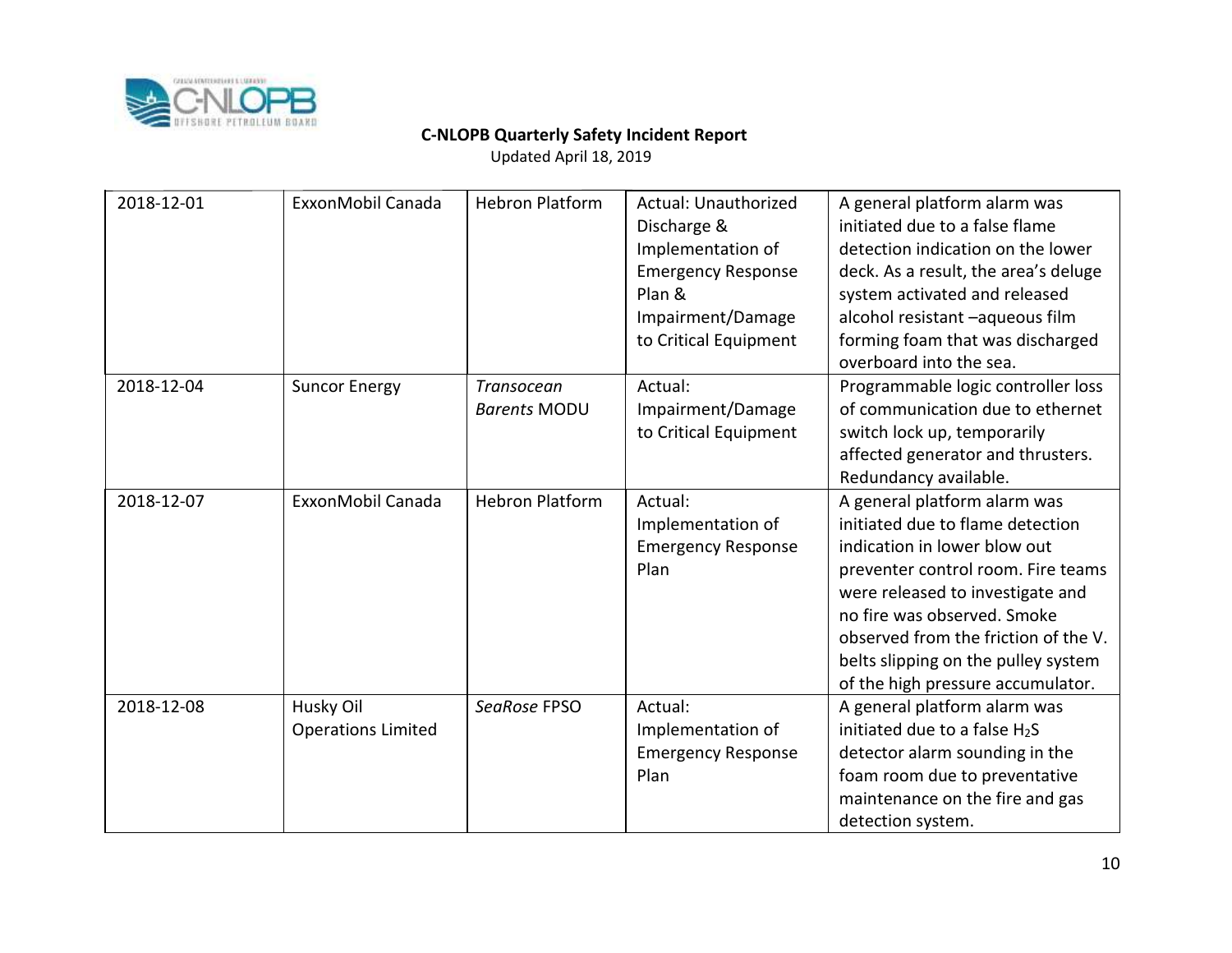

| 2018-12-12 | <b>Suncor Energy</b>      | Helicopter | Actual: Helicopter | Helicopter encountered a data       |
|------------|---------------------------|------------|--------------------|-------------------------------------|
|            |                           |            | Occurrence         | concentrator unit miscompare        |
|            |                           |            |                    | after landing on the Terra Nova     |
|            |                           |            |                    | FPSO. Once all passengers           |
|            |                           |            |                    | disembarked, the flight crew tried  |
|            |                           |            |                    | to reset however that did not clear |
|            |                           |            |                    | the indication. Flight crew decided |
|            |                           |            |                    | to hover the aircraft, reset the    |
|            |                           |            |                    | caution and land back on deck. The  |
|            |                           |            |                    | flight returned to St. John's       |
|            |                           |            |                    | without further issue.              |
| 2018-12-12 | Husky Oil                 | Helicopter | Actual: Helicopter | Shortly after takeoff from St.      |
|            | <b>Operations Limited</b> |            | Occurrence         | John's, the crew experienced a      |
|            |                           |            |                    | primary stability augmentation      |
|            |                           |            |                    | system 1 Fault. There were no       |
|            |                           |            |                    | abnormalities observed related to   |
|            |                           |            |                    | the handling of the helicopter. A   |
|            |                           |            |                    | soft reset of the automatic flight  |
|            |                           |            |                    | control system was carried out but  |
|            |                           |            |                    | did not resolve the issue. The crew |
|            |                           |            |                    | elected to return to base. Fault    |
|            |                           |            |                    | isolation led to the SAS boost      |
|            |                           |            |                    | actuator which was replaced and     |
|            |                           |            |                    | corrected the defect.               |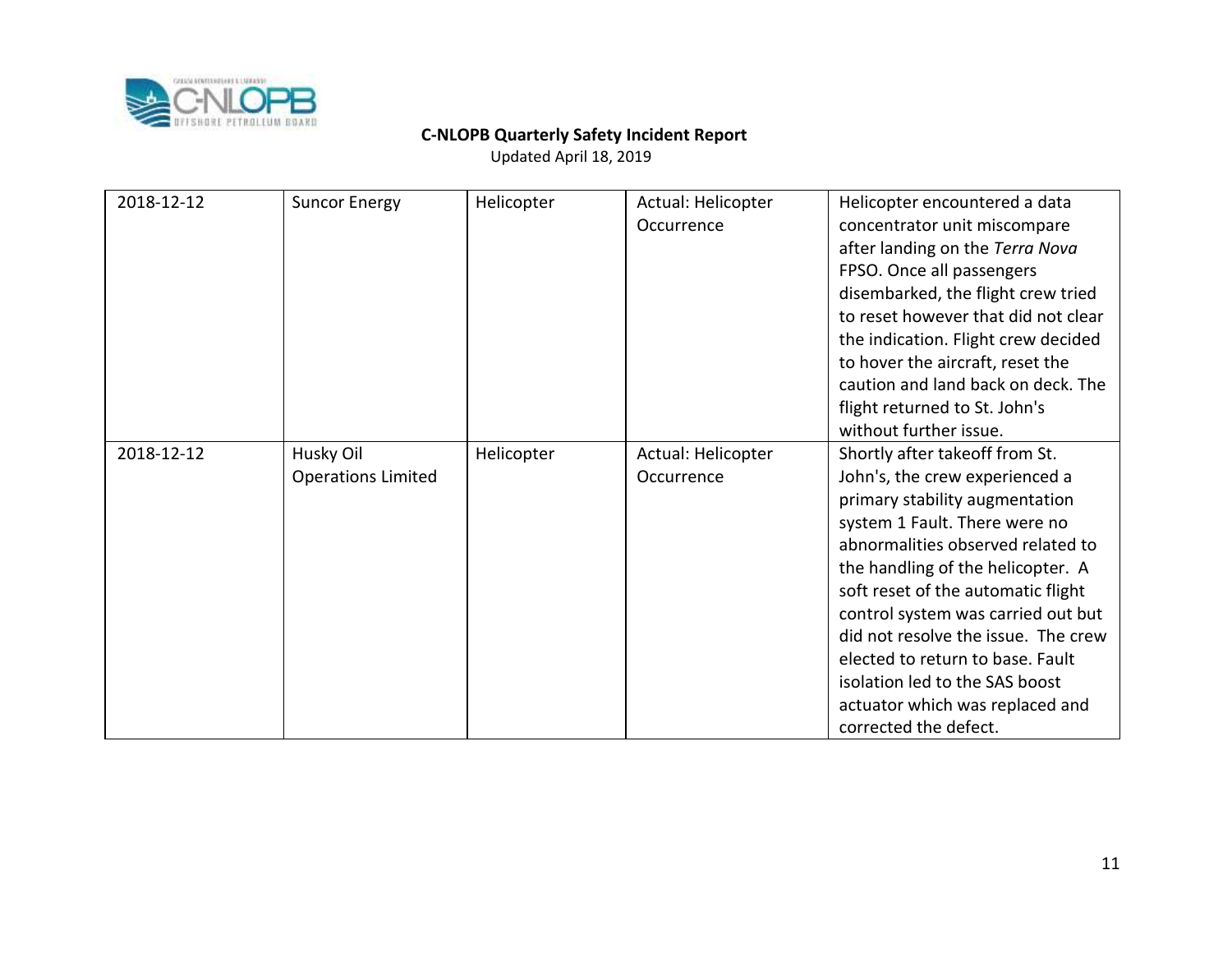

| 2018-12-12 | <b>HMDC</b>               | <b>Hibernia Platform</b> | <b>Actual: Near Miss</b> | The top cover of the hydraulic<br>power pack on the wireline unit |
|------------|---------------------------|--------------------------|--------------------------|-------------------------------------------------------------------|
|            |                           |                          | Potential: Fatality      | became dislodged and fell due to                                  |
|            |                           |                          |                          | wind. There were no personnel in                                  |
|            |                           |                          |                          | the area at the time.                                             |
| 2018-12-14 | Husky Oil                 | <b>Henry Goodrich</b>    | Actual:                  | The preferred orientation and                                     |
|            | <b>Operations Limited</b> | <b>MODU</b>              | Impairment/Damage        | displacement system boom line for                                 |
|            |                           |                          | to Critical Equipment    | lifeboat number 4 was found not                                   |
|            |                           |                          |                          | attached to the lifeboat during                                   |
|            |                           |                          |                          | daily rounds.                                                     |
| 2018-12-14 | <b>HMDC</b>               | Helicopter               | Actual: Helicopter       | Lightbulb was not illuminating in                                 |
|            |                           |                          | Occurrence               | the flight director panel. After the                              |
|            |                           |                          |                          | flight, helicopter maintenance                                    |
|            |                           |                          |                          | crew replaced the panel and the                                   |
|            |                           |                          |                          | aircraft returned to service.                                     |
| 2018-12-15 | <b>HMDC</b>               | Helicopter               | Actual: Helicopter       | Ramp open light illuminated during                                |
|            |                           |                          | Occurrence               | lift-off. The aircraft landed and                                 |
|            |                           |                          |                          | helicopter maintenance crew                                       |
|            |                           |                          |                          | determined it was a result of a                                   |
|            |                           |                          |                          | micro-switch not making contact                                   |
|            |                           |                          |                          | when the cargo door was closed.                                   |
| 2018-12-19 | <b>Suncor Energy</b>      | Helicopter               | Actual: Helicopter       | Active vibration control system                                   |
|            |                           |                          | Occurrence               | failure. Flight returned to St. John's                            |
|            |                           |                          |                          | and landed safely.                                                |
| 2018-12-23 | Husky Oil                 | <b>Henry Goodrich</b>    | Actual:                  | Third party mudlogging trip sensor                                |
|            | <b>Operations Limited</b> | <b>MODU</b>              | Impairment/Damage        | began showing incorrect tank level                                |
|            |                           |                          | to Critical Equipment    | readings when compared to                                         |
|            |                           |                          |                          | primary tank level sensor.                                        |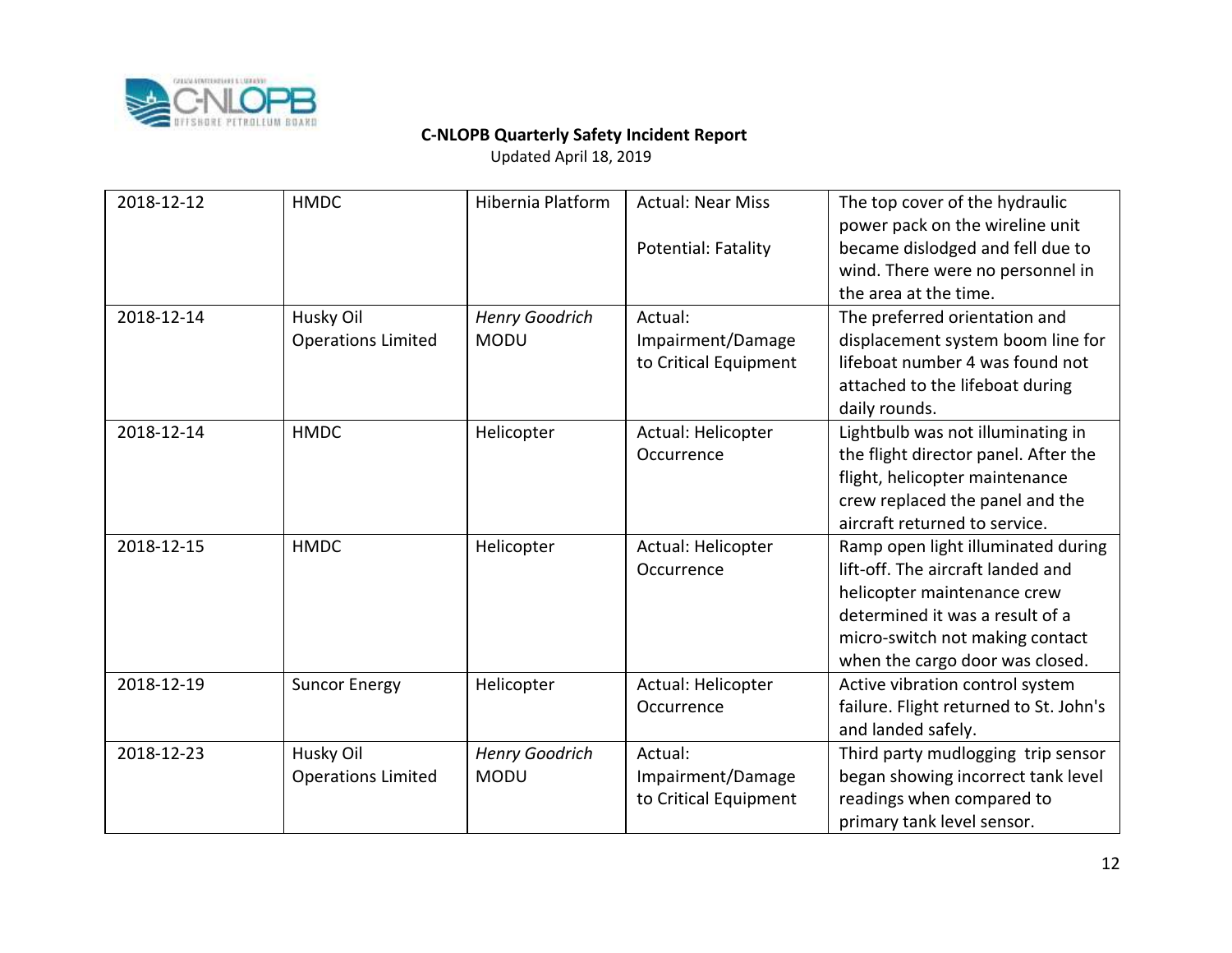

Updated April 18, 2019

| 2018-12-24 | Husky Oil<br><b>Operations Limited</b> | SeaRose FPSO      | Actual:<br>Implementation of<br><b>Emergency Response</b><br>Plan | General platform alarm due<br>to false indication of smoke in<br>engine room. Fire team deployed<br>and returned with no concerns.                                                                                       |
|------------|----------------------------------------|-------------------|-------------------------------------------------------------------|--------------------------------------------------------------------------------------------------------------------------------------------------------------------------------------------------------------------------|
| 2018-12-24 | <b>HMDC</b>                            | Helicopter        | Actual: Helicopter<br>Occurrence                                  | Crew reported an active vibration<br>control degrade on deck of the<br>installation. System was reset and<br>flight departed to St. John's with<br>no other issues.                                                      |
| 2018-12-25 | <b>HMDC</b>                            | Helicopter        | Actual: Helicopter<br>Occurrence                                  | Flight returned to deck of<br>installation due to ramp open<br>advisory light. Door handle was re-<br>secured and flight returned<br>without further incident.                                                           |
| 2018-12-27 | Husky Oil<br><b>Operations Limited</b> | SeaRose FPSO      | Actual:<br>Impairment/Damage<br>to Critical Equipment             | 120mm crack discovered on top<br>of starboard slop tank. A complete<br>survey of the area was completed<br>and repairs were carried out March<br>24, 2019 with a few smaller repairs<br>to be finalized at a later date. |
| 2018-12-30 | <b>HMDC</b>                            | Hibernia Platform | Actual:<br>Implementation of<br><b>Emergency Response</b><br>Plan | False smoke detector activation<br>during fire and gas testing in<br>M45 generator hall which<br>prompted a general platform<br>alarm and unplanned muster.                                                              |

\*YYYY-MM-DD

\*\*HMDC – Hibernia Management and Development Company Ltd.